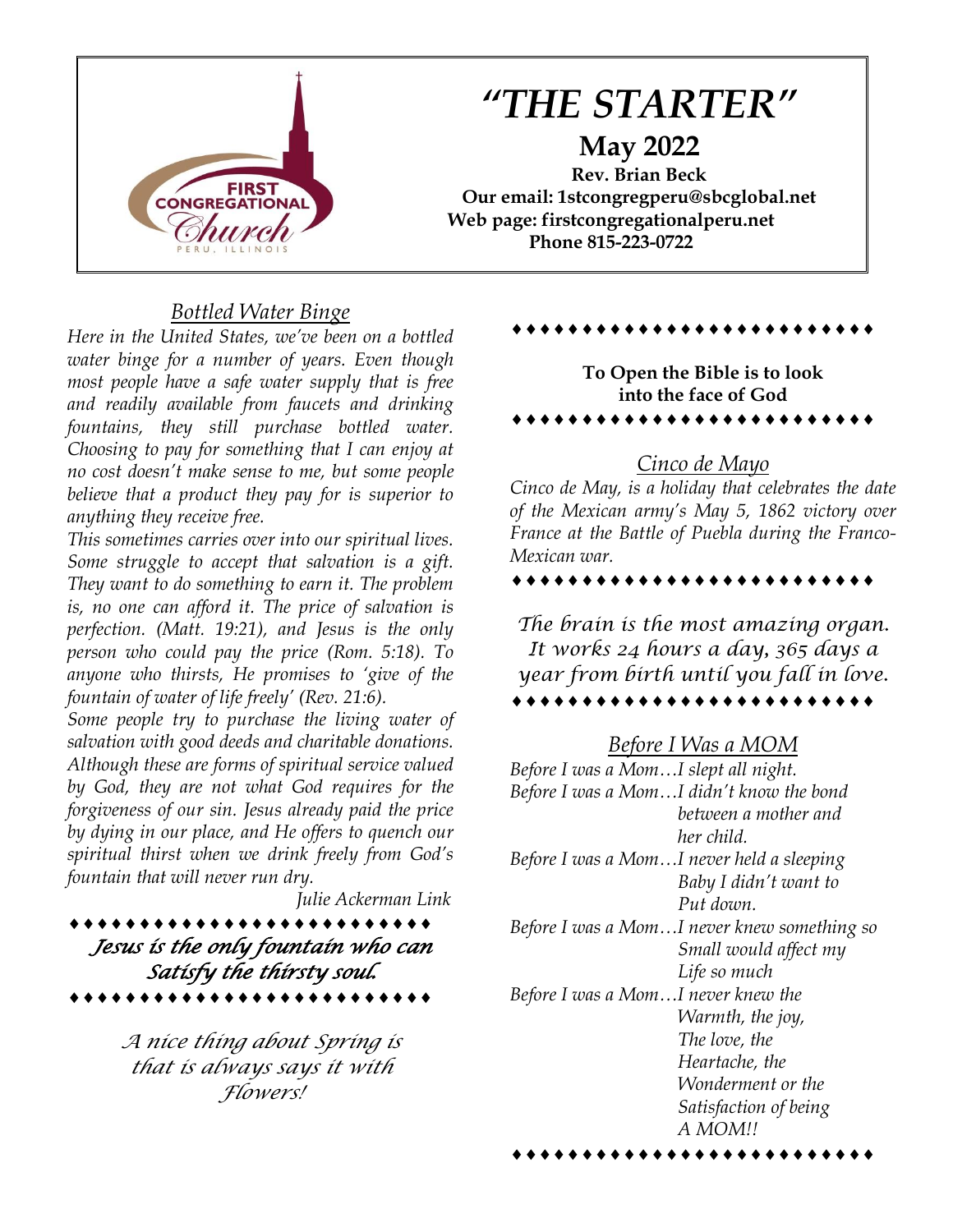### *The Need For Memorial Day*

*So we will never forget the great cost of liberty. We freely enjoy our liberty, but just because it is free to us does not mean it came to us at no cost. In the Revolutionary War 33,000 soldiers died; in the war of 1812 7,000 soldiers died; in the Mexican War 13,000 perished; during the Civil War 98,000 men died; in the Spanish-American war 4000 died; in World War I 320,000 U.S. soldiers gave their lives; in World War II 1,078,000 died; in the Korean War 157,000 soldiers perished; during the Vietnam war 111,000 of our men died, in the Gulf War there were 700; and in the War in Iraq there have been over 2000 deaths. A total of these figures reveals that there have been over 2,700,000 U.S. soldiers who have died over the past two centuries fighting for our country's freedom and liberty.*

# *"Greater love has no one than this, that he lay down his life for his friends." John 15:13 (NIV)*

*So we do not take for granted the benefits of liberty. We have what so few in the world will ever have, yet we take it for granted. Like a fish in water, we don't realize we are surrounded with it until it is removed from us.*

*"Always giving thanks to God the Father for everything, in the name of our Lord Jesus Christ." Ephesians 5:20 (NIV)*

*So we will honor those who have paid the ultimate price of liberty and say thank you to their families.*

*"When Jesus saw her weeping, and the Jews had come along with her also weeping, he was deeply moved in spirit and troubled. "Where have you laid him?" he asked. "Come and see, Lord," they replied. Jesus wept. Then the Jews said, "See how he loved him!" John 11:33-36 (NIV)*

*So we will be willing to pay the price for our liberty in the future. If we dishonor the past, if we devalue the price that has been paid, then we should not be surprised when the day comes and no one is willing to go fight for our liberties and freedoms.*

*"Then I heard the voice of the Lord saying, "Whom shall I send? And who will go for us?" And I said, "Here am I. Send Me!" Isaiah 6:8 (NIV)*

**Please take the time to thank any Veterans you encounter during this Memorial holiday!** \*\*\*\*\*\*\*\*\*\*\*\*\*\*\*\*\*\*\*\*\*\*\*\*\*

*As you go on your way, May Christ go with you. May He go before you to show you the way. May He go behind you to encourage you, Beside you to befriend you, Above you to watch over you, Within you to give you peace.*

### *Painting Party Pictures*

\*\*\*\*\*\*\*\*\*\*\*\*\*\*\*\*\*\*\*\*\*\*\*\*\*



*Worry looks around Sorry looks back Faith looks up!*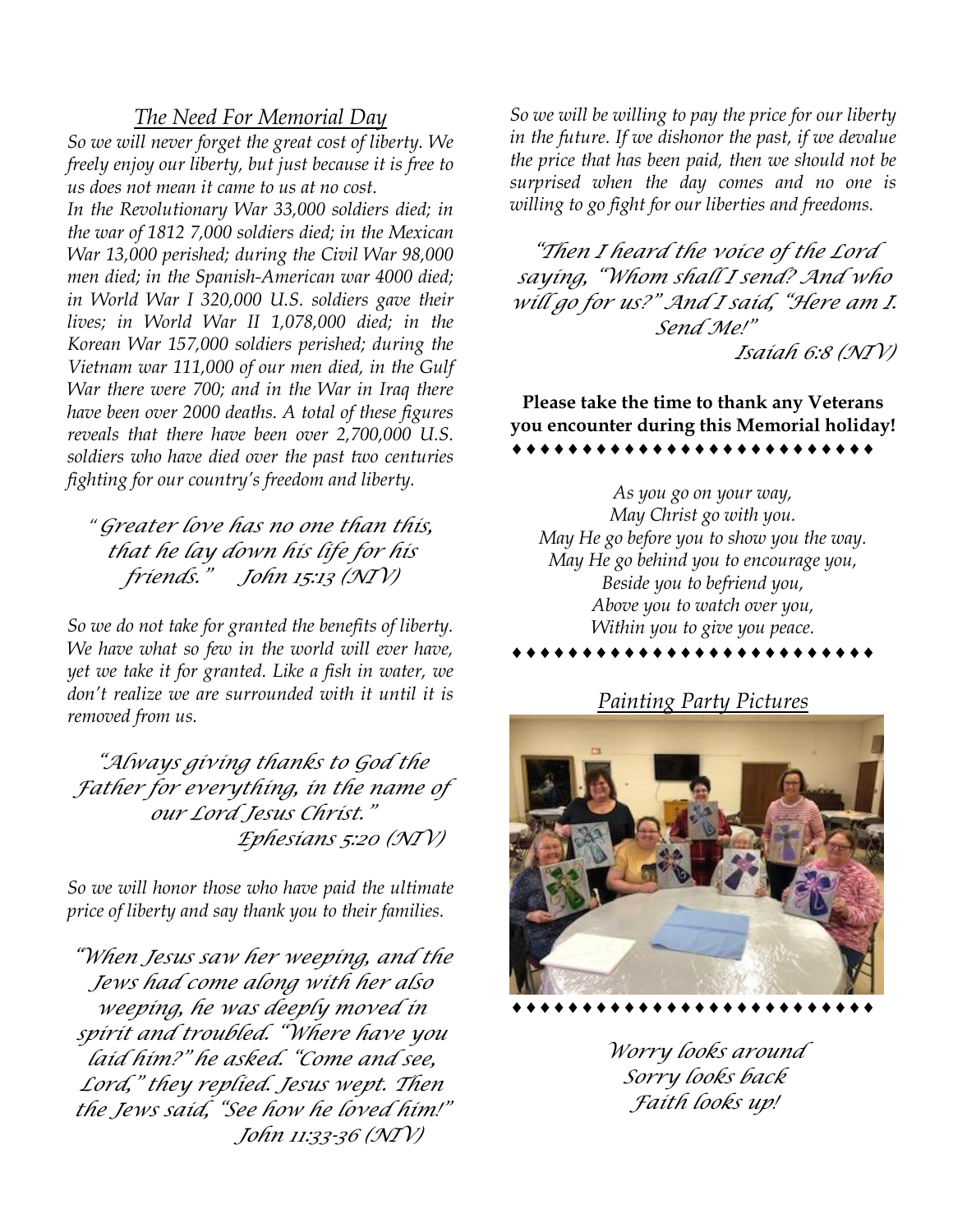*When You Thought I Wasn't Looking*

*A message every adult should read because children are watching you and doing as you do, not as you say.*

*When you thought I wasn't looking I saw you hang my first painting on the refrigerator, and I immediately wanted to paint another.*

*When you thought I wasn't looking I saw you feed a stray cat, and I learned that it was good to be kind to animals.*

*When you thought I wasn't looking I saw you make my favorite cake for me, and I learned that the little things can be the special things in life.*

*When you thought I wasn't looking I heard you say a prayer, and I knew that there is a God I could always talk to, and I learned to trust in Him.\*

*When you thought I wasn't looking I saw you make a meal and take it to a friend who was sick, and I learned that we all have to help take care of each other.*

*When you though I wasn't looking I saw you take care of our house and everyone in it, and I learned to take care of what we are given.*

*When you thought I wasn't looking I saw how you handled your responsibilities even when you didn't feel good, and I learned that I would have to be responsible when I grow up.*

*When you though I wasn't looking I saw tears come from your eyes, and I learned that sometimes things hurt, but it's all right to cry.*

*When you thought I wasn't looking I saw that you cared, and I wanted to be everything that I could be.*

*When you thought I wasn't looking I learned most of life's lessons that I need to know to be a good and productive person when I grow up.*

*When you thought I wasn't looking, I looked at you and wanted to say, THANKS for all the things I saw when you thought I wasn't looking.*

The biggest Communication problem is WE DON'T LISTEN TO UNDERSTAND! WE LISTEN TO REPLY!

# *Easter Lily Thank You*

*To all those who donated Easter lilies our sanctuary was dressed in full bloom to celebrate our risen Lord! Marilyn Dunker In Memory of Sonnie Whittington Alice Brady In Memory of Family Jane Gabrielse In Memory of Roger Gabrielse Nancy Erlenborn In Memory of Family Ellen Marincic In Memory of Lester & Martha Hudson Betty Martuzzo In Memory of Family Stella Hughes Bernie Dahl In Memory of Loving Family \*\* Your payment of \$8.00 can be given to Dawn Tieman.\*\** 

# *A Deck of Cards*

*The original version of this was done as a song by Tex Ritter right after WWII – This is somewhat updated. It is a unique way to look at a deck of cards!*

*It was quiet that day, the guns and the mortars and land mines for some reason hadn't been heard. The young soldier knew it was Sunday, the holiest day*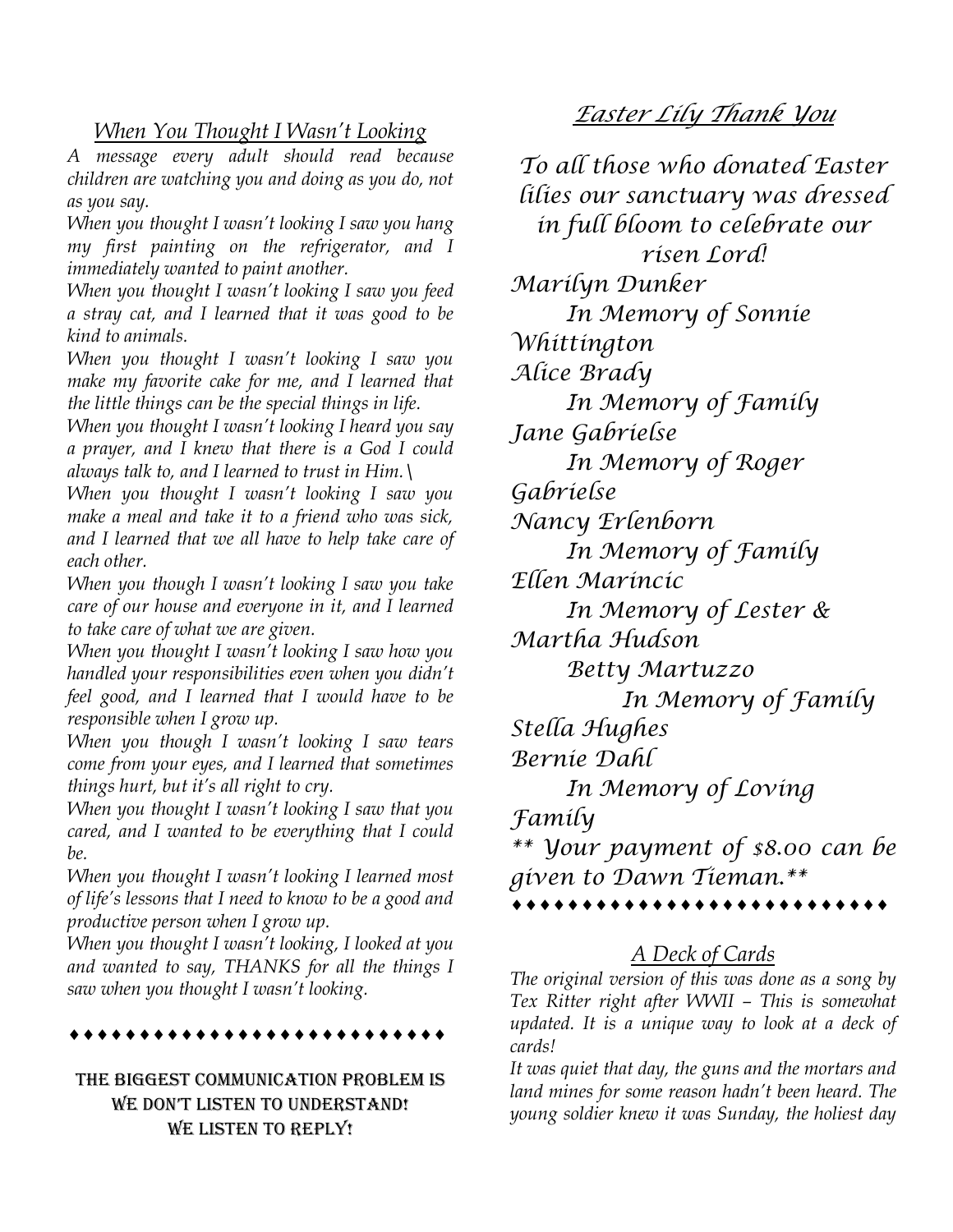*of the week. As he was sitting there, he got out an old deck of cards and laid them out across the bunk. Just then an army sergeant came in and said,* 

*"Why aren't you with the rest of the platoon?"*

*The soldier replies, "I thought I would stay behind and spend some time with the Lord."*

*The sergeant said, "Looks to me like you're going to play cards."*

*The soldier said, "No, sir. You see since we are not allowed to have bibles or other spiritual books in this country, I've decided to talk to the Lord by studying this deck of cards."*

*The sergeant asked in disbelief, "How will you do that?"*

*"You see the ACE, sergeant? It reminds me that there is only one God.*

*The TWO represents the two parts of the Bible, Old and New Testaments.*

*The THREE represents the Father, Son, and the Holy Ghost.*

*The FOUR stands for the four Gospels: Matthew, Mark, Luke, and John.*

*The FIVE is for the five virgins there were 10 but only five of them were glorified.*

*The SIX is for the six days it took God to create the Heavens and Earth.*

*The SEVEN is for the day God rested after making His Creation.*

*The EIGHT is for the family of Noah and his wife, their three sons and their wives – the eight people God spared from the flood that destroyed the Earth. The NINE is for the lepers that Jesus cleansed of leprosy. He cleansed 10 but nine never thanked Him.*

*The TEN represents the Ten Commandments that God handed down to Moses on tablets made of stone.*

*The JACK is a reminder of Satan, one of God's first angels, but he got kicked out of heaven for his sly and wicked ways and is now the joker of eternal hell.*

*The QUEEN stands for the Virgin Mary.*

*The KING stands for Jesus, for he is the King of all kings.*

*When I count the dots on all the cards, I come up with 365 total, one for every day of the year.*

*There are a total of 52 cards in a deck; each is a week, 52 weeks in a year.*

*The four suits represent the four seasons: Spring, Summer, Fall, and Winter.*

*Each suit has 13 cards-there are exactly 13 weeks in a quarter.*

*So when I want to talk to God and thank Him, I just pull out this old deck of cards and they remind me of all that I have to be thankful for."*

*The sergeant just stood there. After a minute, with tears in his eyes and pain in his heart, he said, "Soldier, may I borrow that deck of cards?"*

\*\*\*\*\*\*\*\*\*\*\*\*\*\*\*\*\*\*\*\*\*\*\*\*\*\*

*Pray for the health of Jane McClintock, Char & Pete Belski, Marilyn Cobb, Rita Tieman, Dawn's parents &, Dawn Tieman, Rick and Deb Taylor.*

| **Please pray for daily grace for our shut-ins: |                   |
|-------------------------------------------------|-------------------|
| Myrle Sapienza                                  | Carol Edgcomb     |
| Don Walker                                      | Jane McClintock   |
| Lillian Mini                                    | Daryl & Lin Stuhr |

- *\*\* Pray for Pastor Roy Jacob & Peace Mission in India caring for children and widows*
- *\*\* Pray for Jews for Jesus*
- *\*\* Pray for the Surbers and Supply & Multiply*
- *\*\* Pray for Abigail Women's Clinic*
- *\*\* Pray for Cup of Cold Water Ministries*
- *\*\* Pray for Transport for Christ*
- *\*\* Pray for PADS providing shelter to the Homeless*

*To do God's Work We must have God's Power, To have God's Power We must know God's Will, To know God's Will We must study God's Word.* **\*\*\*\*\*\*\*\*\*\*\*** 

*You start going down when you stop looking up!*